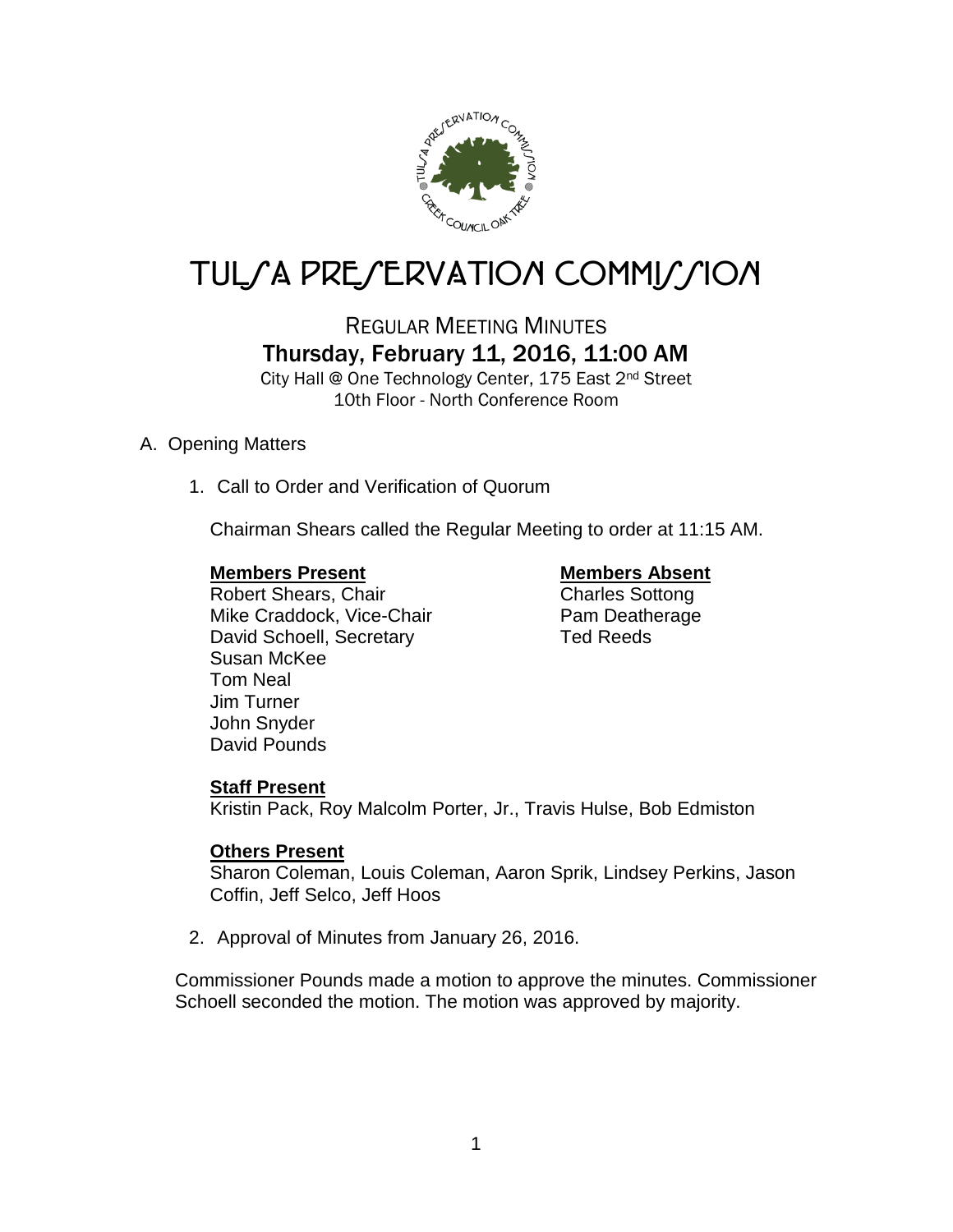## **Vote: Meeting Minutes January 26, 2016.**

# **In Favor Opposed Abstaining Not Present**

Deatherage

1. Shears **Turner** Sottong

- 2. Craddock Reeds<br>
2. Schoell Books Reeds<br>
2. Schoell Books Reeds
- 
- 4. Pounds
- 5. McKee
- 6. Neal
- 7. Snyder

3. Disclosure of Conflicts of Interest Commissioner Neal stated the applicants at 1804 South Quaker Avenue are his clients, and he will recuse during their application.

- B. Actionable Items
	- 1. **HP-16-008 / 1156 N. Denver Ave.** (Brady Heights) Applicant: Jason Coffin for ZYX, LLC.

*HP Permit Subcommittee Review Date: None*

Request:

1. Replace non-original asbestos roof with Landmark Series, architectural shingles submitted

Staff presented the application to the Commission, and the applicant, Jason Coffin, was present. Commissioner Neal stated he believed the roof material is original. Commissioner Shears agreed. The applicant stated the original deck is rotten, and there is water intrusion throughout the house.

Commissioner Craddock made a motion to approve the application. Commissioner Pounds seconded the motion. The motion was approved unanimously. Guidelines cited: A.5.1, A.5.2, A.5.3, A.5.4, A.5.5, A.5.6, A.5.7.

### **Vote:** 1156 N. Denver Ave. **(Brady Heights)**

| In Favor |             | <b>Opposed</b> | <b>Abstaining</b> | <b>Not Present</b> |
|----------|-------------|----------------|-------------------|--------------------|
|          | 1. Shears   |                |                   | Sottong            |
|          | 2. Craddock |                |                   | Reeds              |
|          | 3. Schoell  |                |                   | Deatherage         |
|          | 4. Pounds   |                |                   |                    |
|          | 5. McKee    |                |                   |                    |
|          | 6. Neal     |                |                   |                    |

- 7. Snyder
- 8. Turner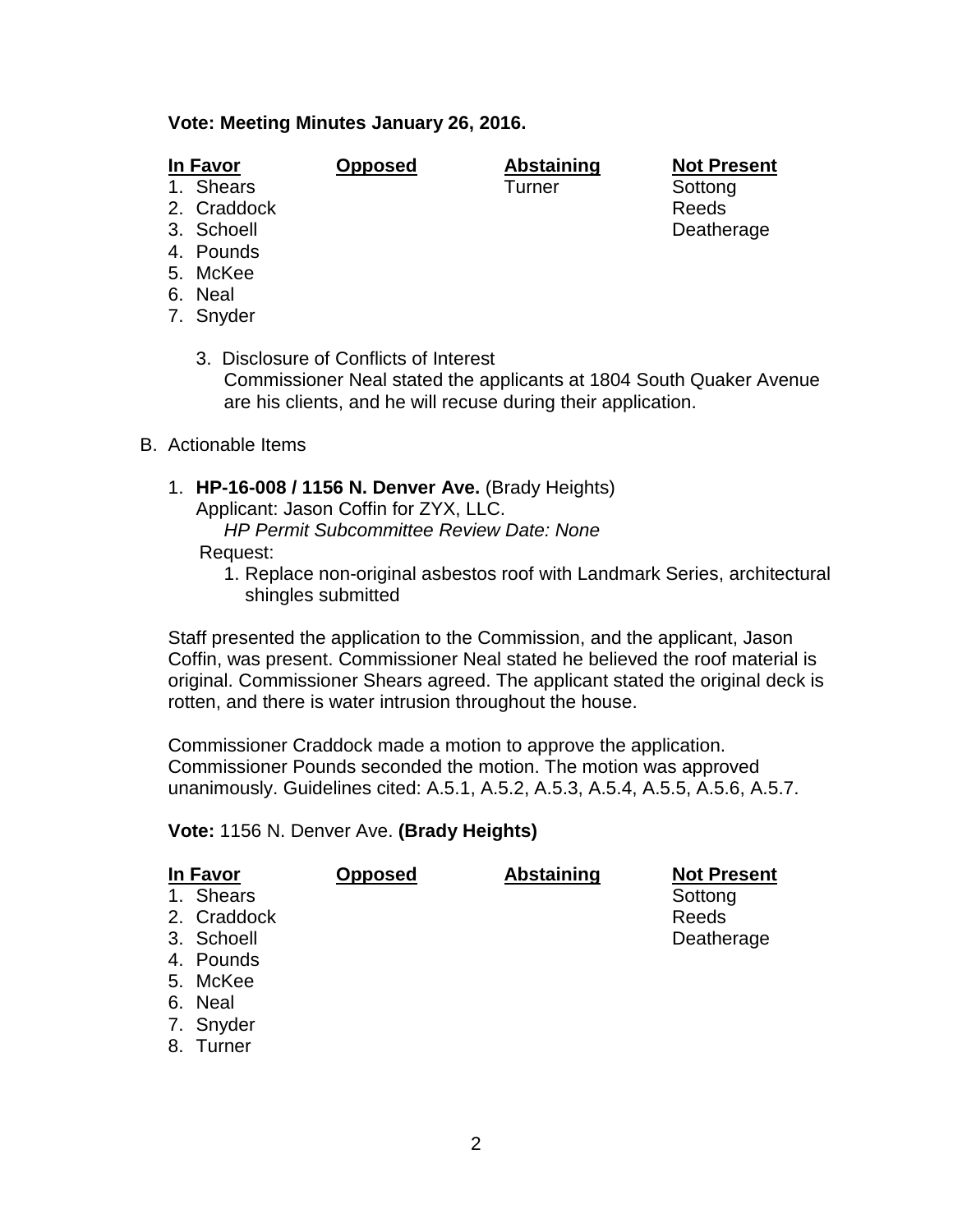# 2. **HP-16-001 / 2312 E. 17th St.** (Yorktown)

Applicant: Aaron Sprik

 *HP Permit Subcommittee Review Date: January 7 / January 19, 2016* Request:

1. Construct new single-family residence according to plans submitted

Staff presented the application to the Commission, and the applicant, Aaron Sprik, was present. Commissioner Neal presented the Historic Preservation (HP) Permit Subcommittee report. The applicant stated when he changed the second story plate line and the roof pitch; the second story was pushed back. He stated the wall appeared too high, so added the gable over the front door and still allowed a covered entry.

Commissioner Turner asked the applicant if the door is recessed and the wall protrudes around it. The applicant replied the second story wall moved, but the first story did not change. The ridge line was too high, so the second story wall was pushed back and took away the covered porch. The proposed porch will have cedar columns and the same Tudor-style treatment for the gable.

Commissioner Turner asked the applicant if the wall could be recessed to make it appear that the house has an addition. Commissioner Neal asked Commissioner Turner if he meant the section after the Breakfast Room windows. Commissioner Turner replied the applicant could do a slight offset around the windows.

Commissioner McKee expressed concern about the expanse of the roof and noted that, in the examples provided, the houses do not have large expanses of roof. Commissioner McKee stated the house could have a detached garage and allow a courtyard. Commissioner Schoell stated in the examples provided, the two-story houses feature attic windows, and it is possible to incorporate a similar feature into the front elevation. Commissioner Neal suggested the applicant could add a dormer or duplicate a dormer on the side. The applicant stated the HP Permit Subcommittee requested a 12/12 roof pitch since the 10/12 appeared too flat. When the roof pitch was changed to a 12/12, it pushed the roofline back, but he is not opposed to adding a gable dormer. Commissioner Schoell stated a revision would address that concern, and he agreed with Commissioner Turner about a recess on the West Elevation.

Commissioner Neal made a motion to approve the application with conditions the building feature two additional dormers on the front elevation and for the revised design to be reviewed by Preservation Staff and one (1) Preservation Commissioner. Commissioner Craddock seconded the motion. The motion was approved by majority. Guidelines cited: C.1.1, C.1.2, C.1.3, C.1.4, C.1.5, C.2.1, C.2.2, C.2.3, C.2.4, C.2.5, C.2.6, C.3.1, C.4.1, C.4.2, C.4.3, C.5.1, C.5.2, C.5.3.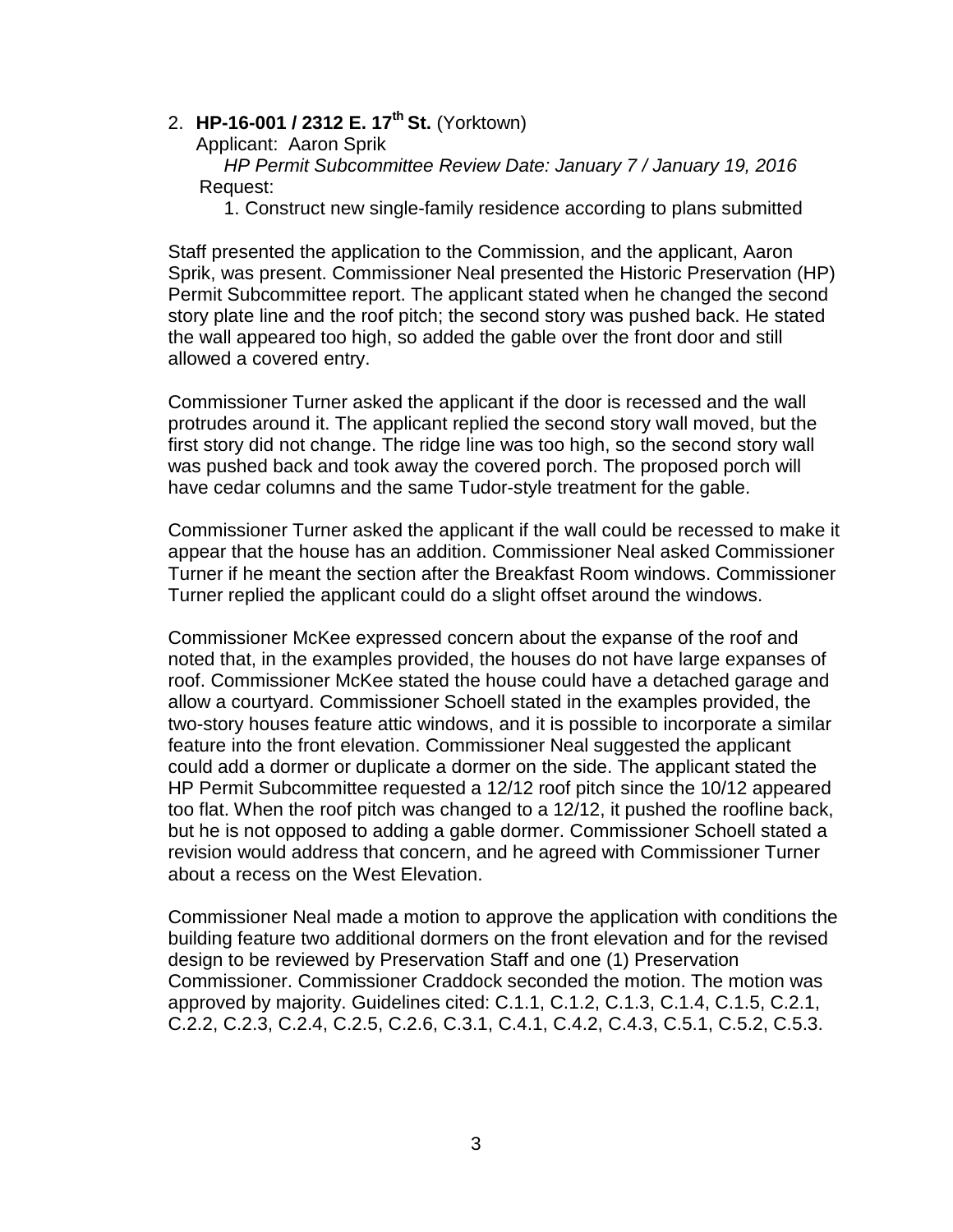# **Vote:** 2312 E. 17th St. **(Yorktown)**

1. Shears McKee Sottong

**In Favor Opposed Abstaining Not Present**

- 2. Craddock Reeds
- 3. Schoell **Deatherage**
- 4. Pounds
- 5. Neal
- 6. Snyder
- 7. Turner

# 3. **COA-15-065 / 1740 S. Yorktown Ave.** (Yorktown)

Applicants: Jennifer Lorch and Jeff Selco

 *HP Permit Subcommittee Review Date: January 7 / February 4, 2016* Request:

1. Construct dormer additions according to drawings submitted *Completed without a Historic Preservation Permit*

Staff presented the application to the Commission, and the applicant, Jeff Selco, was present. Commissioner Neal presented the HP Permit Subcommittee report. Commissioner McKee stated she was not sure how the shed dormer will fit. Commissioner Neal replied the applicant is proposing to remove the gable roof. Commissioner Schoell asked if the shed dormer will be applied to both elevations. The applicant replied yes.

Commissioner Neal made a motion to approve the application with conditions the dormers feature exterior muntins on all new windows and an asphalt roll roof to match the existing roof. Commissioner Snyder seconded the motion. The motion was approved unanimously. Guidelines cited: B.1.1, B.1.2, B.1.3, B.1.4, B.3.3, B.4.1, B.4.2.1.

|  | Vote: 1740 S. Yorktown Ave. (Yorktown) |  |
|--|----------------------------------------|--|
|--|----------------------------------------|--|

| In Favor      |             | <b>Opposed</b> | <b>Abstaining</b> | <b>Not Present</b> |
|---------------|-------------|----------------|-------------------|--------------------|
|               | 1. Shears   |                |                   | Sottong            |
|               | 2. Craddock |                |                   | Reeds              |
|               | 3. Schoell  |                |                   | Deatherage         |
|               | 4. Pounds   |                |                   |                    |
|               | 5. McKee    |                |                   |                    |
|               | 6. Neal     |                |                   |                    |
|               | 7. Snyder   |                |                   |                    |
| $\sim$ $\sim$ |             |                |                   |                    |

8. Turner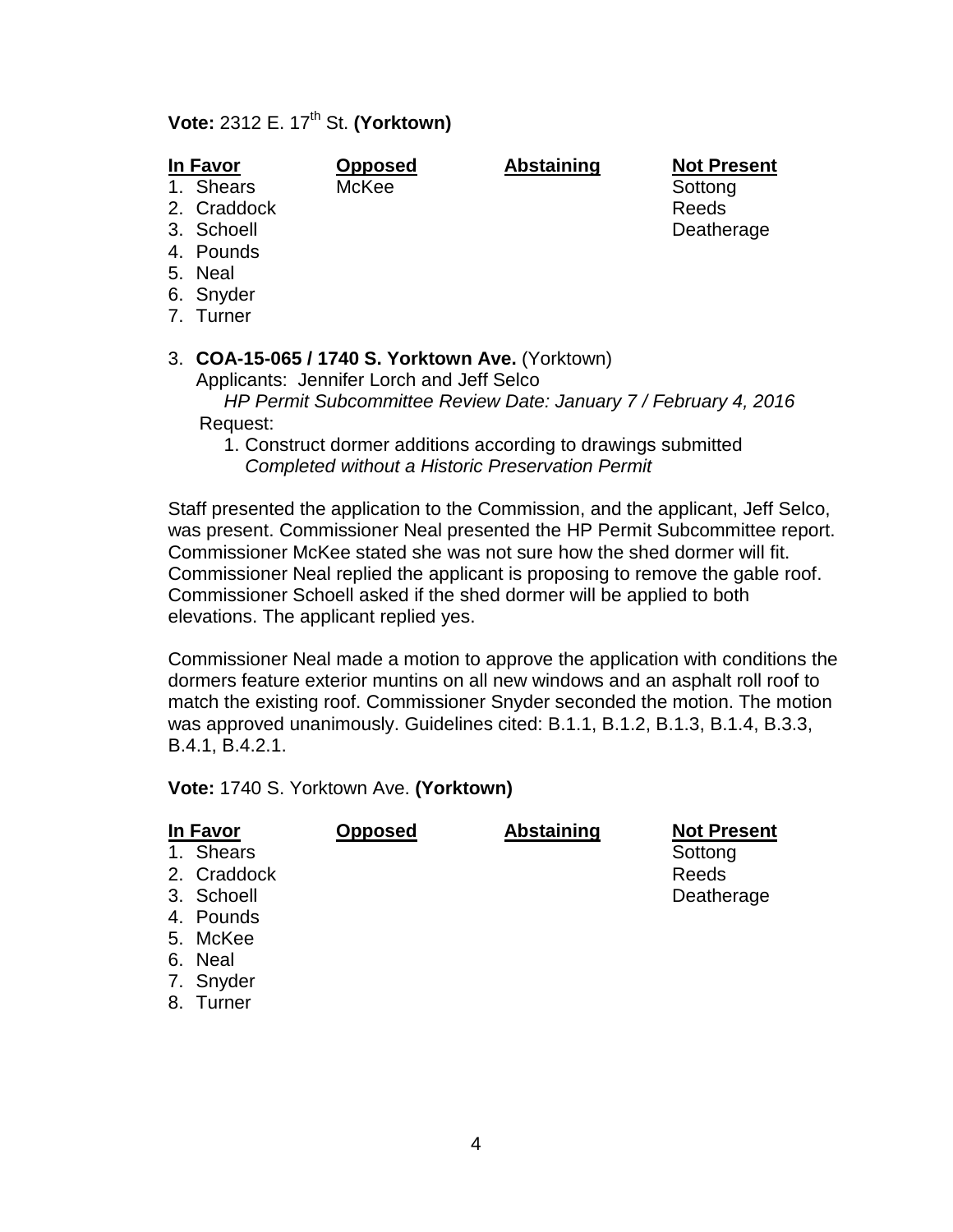# 4. **HP-16-004 / 1804 S. Quaker Ave.** (Swan Lake)

Applicants: Louis and Sharon Coleman

 *HP Permit Subcommittee Review Date: January 19 / February 4, 2016* Requests:

- 1. Construct new single-family residence according to plans submitted
- 2. Construct courtyard addition according to plans submitted

Commissioner Neal recused himself from the application. Staff presented the application to the Commission, and the applicants, Louis and Sharon Coleman, were present. Commissioner Turner presented the HP Permit Subcommittee report.

Commissioner Turner made a motion to approve the application. Commissioner Craddock seconded the motion. The motion was approved unanimously. Guidelines cited: C.1.1, C.1.2, C.1.3, C.1.4, C.1.5, C.2.1, C.2.2, C.2.3, C.2.4, C.2.5, C.2.6, C.3.1, C.4.1, C.4.2, C.4.3, C.5.1, C.5.2, C.5.3. G.1.3, G.1.5.

**Vote:** 1804 S. Quaker Ave. **(Swan Lake)**

# **In Favor Opposed Abstaining Not Present**

- 1. Shears Sottong and Sottong Sottong Sottong Sottong Sottong Sottong Sottong Sottong Sottong Sottong Sottong Sottong Sottong Sottong Sottong Sottong Sottong Sottong Sottong Sottong Sottong Sottong Sottong Sottong Sottong
- 2. Craddock and a series of the Reeds
- 3. Schoell **Deatherage**
- 4. Pounds
- 5. McKee
- 6. Snyder
- 7. Turner
- 5. **Review of the Memorandum of Understanding with Oklahoma Historical Society**

Staff presented the draft of the Memorandum of Understanding (MOU) with the Oklahoma Historical Society (OHS) and request approval by the Preservation Commission. After approval by the Preservation Commission, the MOU draft will be relayed to OHS for their review. Commissioner Craddock expressed concern about the termination clause and inquired if a time period could be added. Staff recommended adding "within 30 days of written notification". Commissioner Turner asked Staff if the homeowners have a part in this process. Staff stated the MOU is an understanding between the grantees and the intention of the document is perpetual. If the ownership changes, the MOU would continue. Commissioner Neal asked Staff whether, once the MOU is adopted, the Preservation Commission advises OHS about changes implemented at McBirney Mansion. Staff replied yes. Commissioner Turner asked Staff if a request is denied, what the recourse is. Staff replied the recourse would be an appeal to District Court.